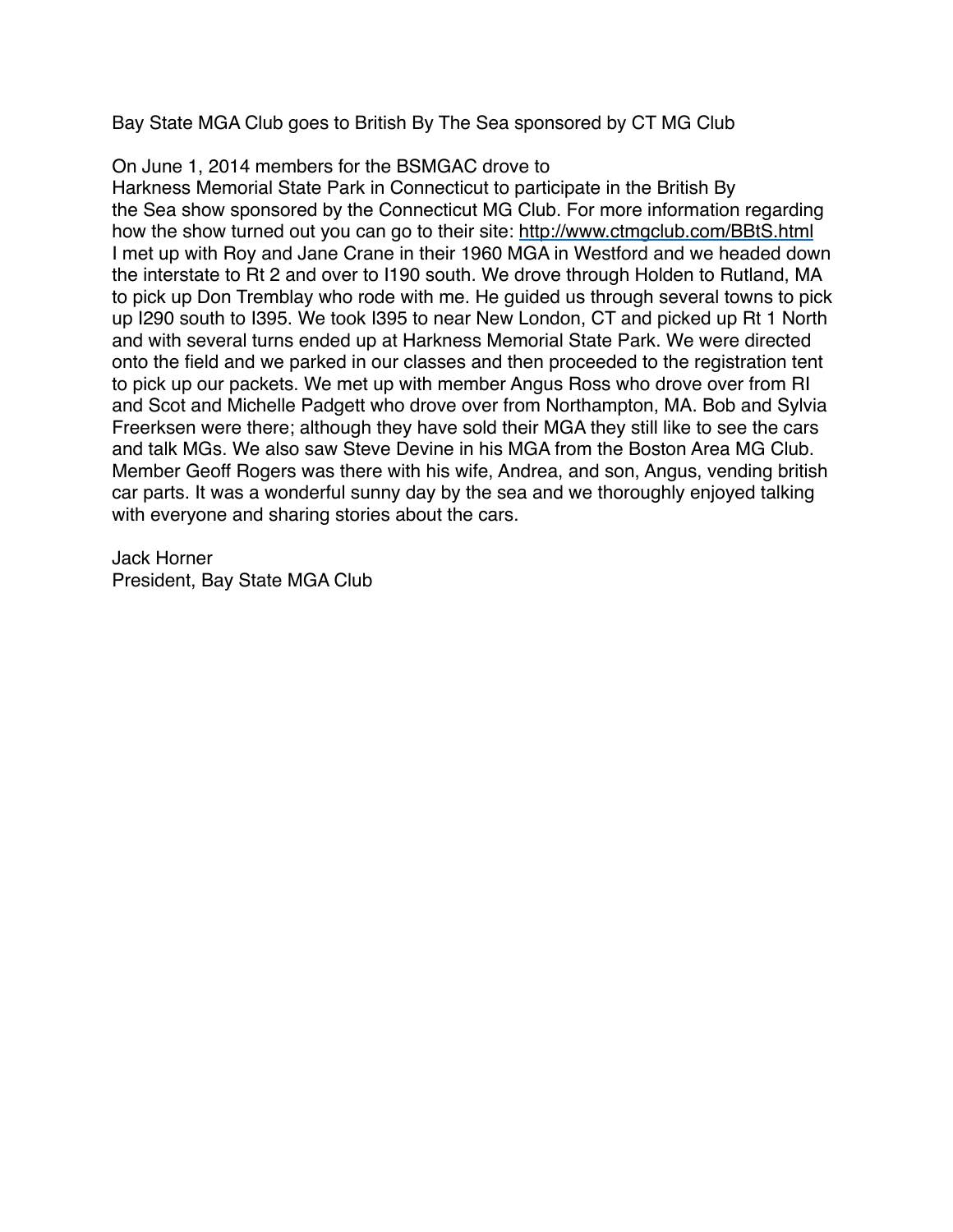

Jack Horner's MGA in the MGA 1600 row.